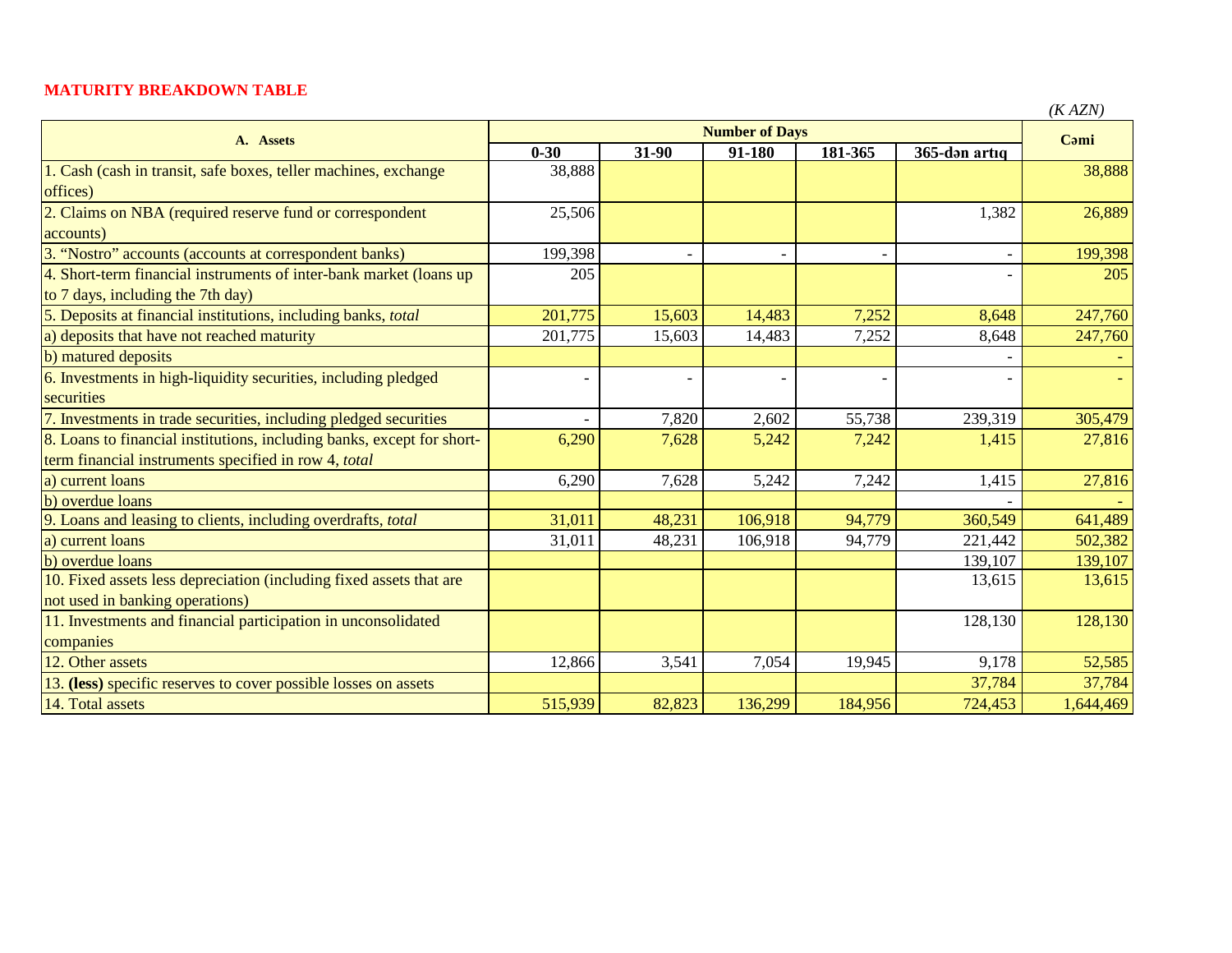## **MATURITY BREAKDOWN TABLE (cont'd)**

| <b>B. Liabilities and Capital</b>                                    | <b>Number of Days</b> |                          |            |          |             | (IVALIV)<br>Cami |
|----------------------------------------------------------------------|-----------------------|--------------------------|------------|----------|-------------|------------------|
|                                                                      | $0 - 30$              | 31-90                    | $91 - 180$ | 181-365  | 365-dən çox |                  |
| 1. Deposits of clients, except for deposits of banks and other       | 736,692               | 19,928                   | 7,031      | 143,114  | 45,276      | 952,040          |
| financial institutions                                               |                       |                          |            |          |             |                  |
| a) call deposits (legal entities and individuals)                    | 708,146               |                          |            |          |             | 708,146          |
| b) time deposits which have not reached maturity (legal entities and | 28,546                | 19,928                   | 7,031      | 143,114  | 45,276      | 243,895          |
| individuals)                                                         |                       |                          |            |          |             |                  |
| c) matured time deposits (legal entities and individuals)            |                       |                          |            |          |             |                  |
| 2. Loans of the NBA                                                  |                       |                          |            |          |             |                  |
| 3. "Loro" accounts (correspondent accounts of banks)                 | 1,151                 |                          |            |          |             | 1,151            |
| 4. Short-term financial instruments of inter-bank market (loans up)  |                       |                          |            |          |             |                  |
| to 7 days, including the 7th day)                                    |                       |                          |            |          |             |                  |
| 5. Deposits of banks and financial institutions                      |                       | 20,500                   | 74,298     | 96,735   | 13,652      | 205,184          |
| 6. Loans borrowed from banks (for a period of more than 7 days)      | 10,727                | 16,807                   | 27,521     | 13,083   |             | 68,138           |
| 7. Loans borrowed from other financial institutions, including       | 110                   | 1,060                    | 1,456      | 3,489    | 43,976      | 50,091           |
| international organizations                                          |                       |                          |            |          |             |                  |
| 8. Loans and deposits of central and municipal government bodies     |                       | $\overline{\phantom{a}}$ |            |          |             |                  |
| 9. Mortgage loans borrowed by bank for its own purposes              |                       |                          |            |          |             |                  |
| 10. Subordinated debts and other debt instruments of this type that  |                       |                          |            |          |             |                  |
| are issued by bank, including preferred time stocks                  |                       |                          |            |          |             |                  |
| 11. Other liabilities                                                | 867                   | 9,814                    | 474        | 502      | 639         | 12,295           |
| 12. Capital                                                          |                       |                          |            |          | 355,569     | 355,569          |
| 13. Total liabilities (liabilities plus capital)                     | 749,547               | 68,109                   | 110,780    | 256,922  | 459,111     | 1,644,469        |
|                                                                      |                       |                          |            |          |             |                  |
|                                                                      |                       |                          |            |          |             |                  |
| 14. Net amount of financial assets (liabilities) for each period     | (233, 608)            | 14,713                   | 25,519     | (71,966) | 265,342     |                  |
| (row 14 in Table IV-A less row 13 in Table IV-B)                     |                       |                          |            |          |             |                  |
|                                                                      |                       |                          |            |          |             |                  |
|                                                                      |                       |                          |            |          |             |                  |

*(K AZN)*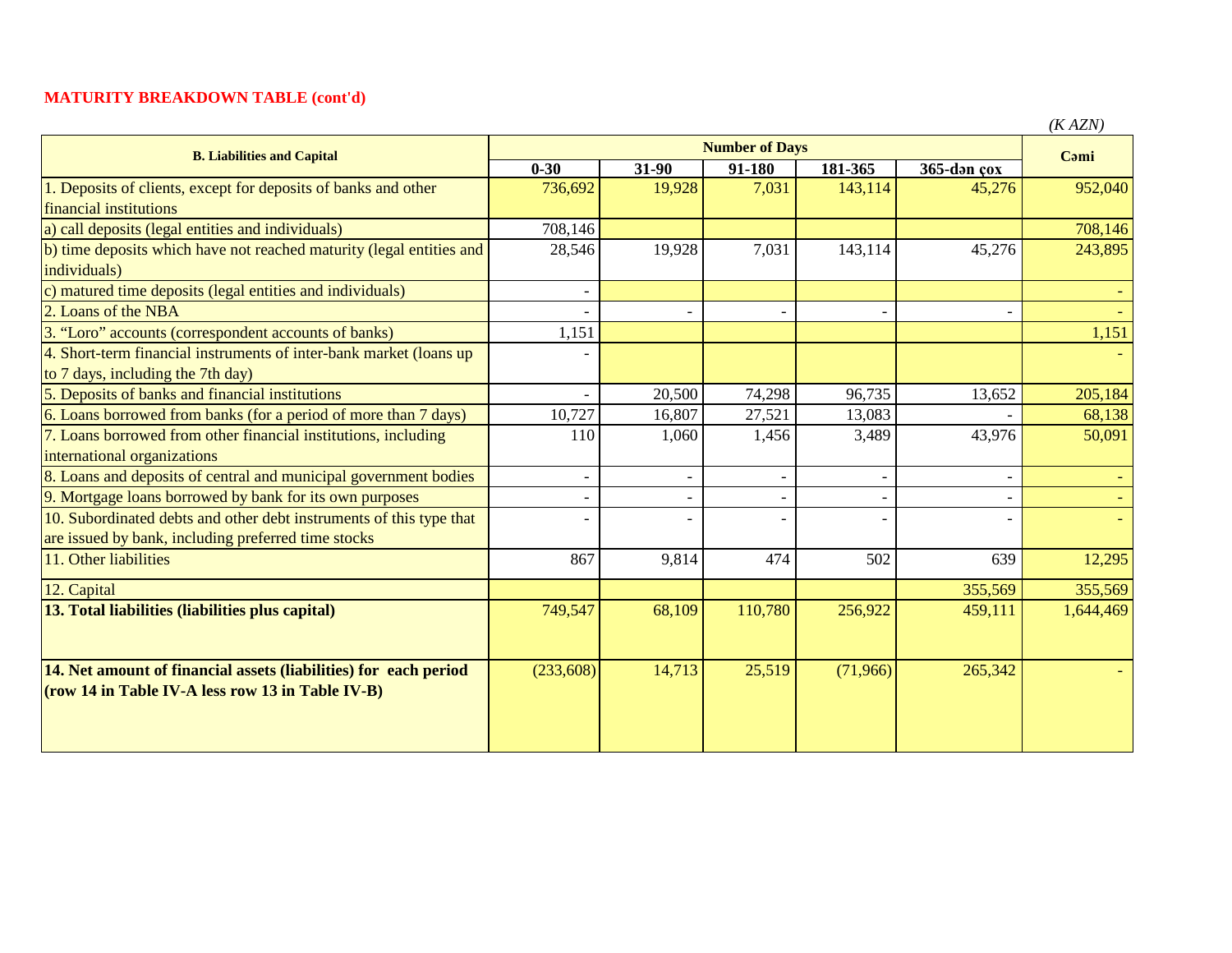## **MATURITY BREAKDOWN TABLE (cont'd)**

|                                                                        |                       |                          |        |            |               | (KAZN)     |
|------------------------------------------------------------------------|-----------------------|--------------------------|--------|------------|---------------|------------|
| <b>C. Off-Balance-Sheet Liabilities</b>                                | <b>Number of Days</b> |                          |        |            |               |            |
|                                                                        | $0 - 30$              | 31-90                    | 91-180 | 181-365    | 365-dən artıq | Cami       |
| 1. Guarantees and liabilities of this type, total                      | 3,327                 | 4,668                    | 10,471 | 49,741     | 59,970        | 128,176    |
| 2. Loan instruments, including liabilities on purchase of assets,      | 40,205                |                          |        |            |               | 40,205     |
| except for liabilities on purchase of foreign currency and securities, |                       |                          |        |            |               |            |
| total                                                                  |                       |                          |        |            |               |            |
| 3. Letters of credit, total                                            | 4,075                 | 1,683                    | 8,200  | 2,111      | 4,105         | 20,173     |
| 4. Forward and futures contracts, and other liabilities of this type,  | 44,623                |                          |        |            |               | 44,623     |
| total                                                                  |                       |                          |        |            |               |            |
| 5. Other off-balance-sheet liabilities                                 |                       |                          |        |            | 64,080        | 64,080     |
| 6. Total off-balance-sheet liabilities (rows $1 + 2 + 3 + 4 + 5$ )     | 92,230                | 6,351                    | 18,670 | 51,851     | 128,155       | 297,257    |
| 7. Net amount of financial assets (liabilities) for each period:       | (325, 838)            | 8,362                    | 6,849  | (123, 817) | 137,187       | (297, 257) |
| row 14, Table IV-B less off-balance-sheet liabilities (row 6,          |                       |                          |        |            |               |            |
| <b>Table IV-V)</b>                                                     |                       |                          |        |            |               |            |
| 7.1. (less) blocked accounts, total                                    | 1,382                 |                          |        |            |               | 1,382      |
|                                                                        |                       |                          |        |            |               |            |
| 7.1.1. Reserve accounts at NBA within required norm (row 2,            | 1,382                 |                          |        |            |               | 1,382      |
| column 6, Table IV-A)                                                  |                       |                          |        |            |               |            |
| 7.1.2. Correspondent accounts (row 3, Table IV-A)                      |                       | $\overline{\phantom{a}}$ |        |            |               |            |
| 7.2. (less) Pledged securities (rows 6 and 7, Table IV-A)              |                       |                          |        |            |               |            |
| <b>8. Cumulative total (rows 7 – <math>(7.1 + 7.2)</math>)</b>         | (327, 220)            | 8,362                    | 6,849  | (123, 817) | 137,187       | (298, 640) |
| 9. Average daily balance of liquid assets as of the last month of      | 544,540               |                          |        |            |               | 544,540    |
| reporting period (Annex 3, Liquidity Management Guidelines)            |                       |                          |        |            |               |            |
| 10. Average daily balance of liabilities as of the last month of       | 660,450               | $\equiv$                 |        |            |               | 660,450    |
| reporting period (Annex 4, Liquidity Management Guidelines)            |                       |                          |        |            |               |            |
| 11. Ouick liquidity ratio                                              | 82                    |                          |        |            |               | 82         |